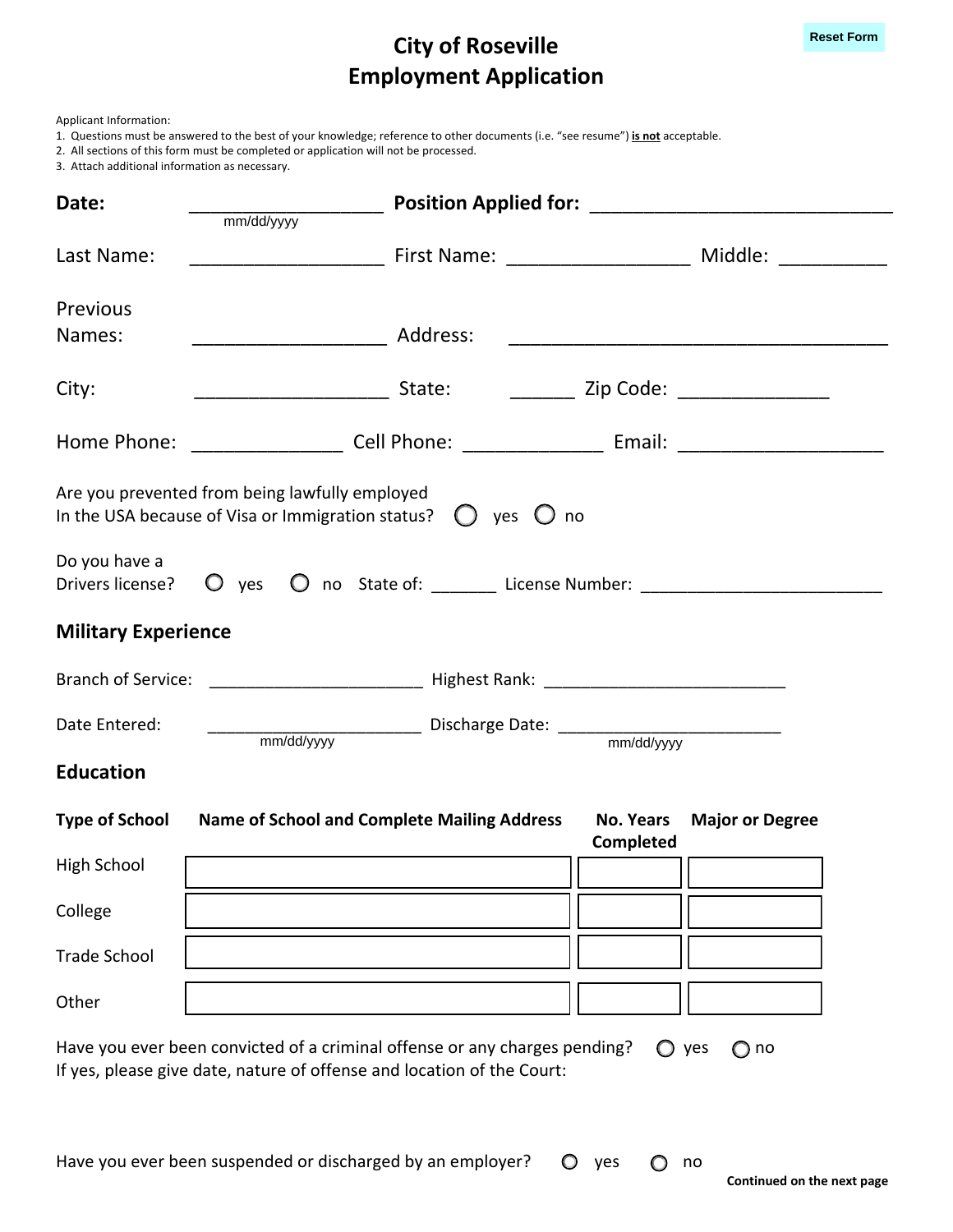## **Previous Employment (list up to 5)**

All areas of the Employment History section must be completed. Begin with the most recent employment and list all jobs in order. Account for any time lapses in **your employment history. Reference to other documents (i.e. "see resume") is not acceptable.**

| <b>Complete Address:</b>                                                                                                        |
|---------------------------------------------------------------------------------------------------------------------------------|
| Dates of employment:                                                                                                            |
| Reason for Leaving (be specific):                                                                                               |
| List the jobs you held, duties performed, skills used or learned, advancements, or promotions while you worked at this company: |
| $\circ$<br>∩<br>May we contact this employer:<br>yes<br>no                                                                      |
|                                                                                                                                 |
|                                                                                                                                 |
| <b>Complete Address:</b>                                                                                                        |
| Dates of employment:                                                                                                            |
| Reason for Leaving (be specific):                                                                                               |
| List the jobs you held, duties performed, skills used or learned, advancements, or promotions while you worked at this company: |
| May we contact this employer:<br>yes<br>no                                                                                      |
| 3. Name of Employer: __________                                                                                                 |
|                                                                                                                                 |
| <b>Complete Address:</b>                                                                                                        |
| Dates of employment:                                                                                                            |
| Reason for Leaving (be specific):                                                                                               |
| List the jobs you held, duties performed, skills used or learned, advancements, or promotions while you worked at this company: |
| May we contact this employer:<br>yes<br>no                                                                                      |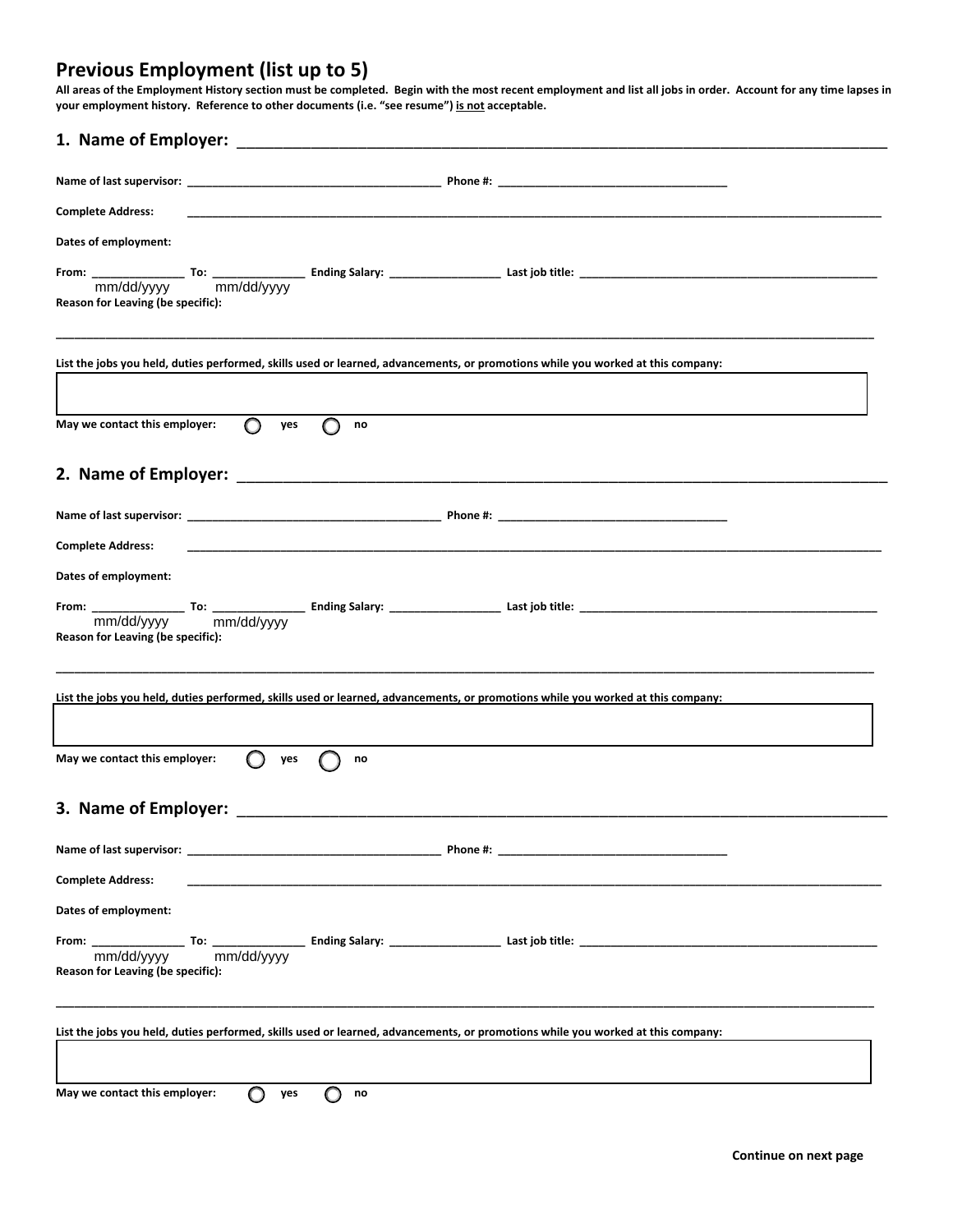## **4. Name of Employer:** \_\_\_\_\_\_\_\_\_\_\_\_\_\_\_\_\_\_\_\_\_\_\_\_\_\_\_\_\_\_\_\_\_\_\_\_\_\_\_\_\_\_\_\_\_\_\_\_\_\_\_\_\_\_\_\_\_\_\_\_\_\_\_\_\_\_\_\_\_\_

| <b>Complete Address:</b>                                                                                                        |
|---------------------------------------------------------------------------------------------------------------------------------|
| Dates of employment:                                                                                                            |
| Reason for Leaving (be specific):                                                                                               |
| List the jobs you held, duties performed, skills used or learned, advancements, or promotions while you worked at this company: |
| May we contact this employer:<br>$\circ$<br>yes<br>no                                                                           |
|                                                                                                                                 |
| <b>Complete Address:</b>                                                                                                        |
| Dates of employment:                                                                                                            |
| Reason for Leaving (be specific):                                                                                               |
| List the jobs you held, duties performed, skills used or learned, advancements, or promotions while you worked at this company: |
| May we contact this employer:<br>yes<br>$\Box$<br>no<br><b>Additional Skills:</b>                                               |
|                                                                                                                                 |

<u> La componenta de la contrada de la contrada de la contrada de la contrada de la contrada de la contrada de la</u>